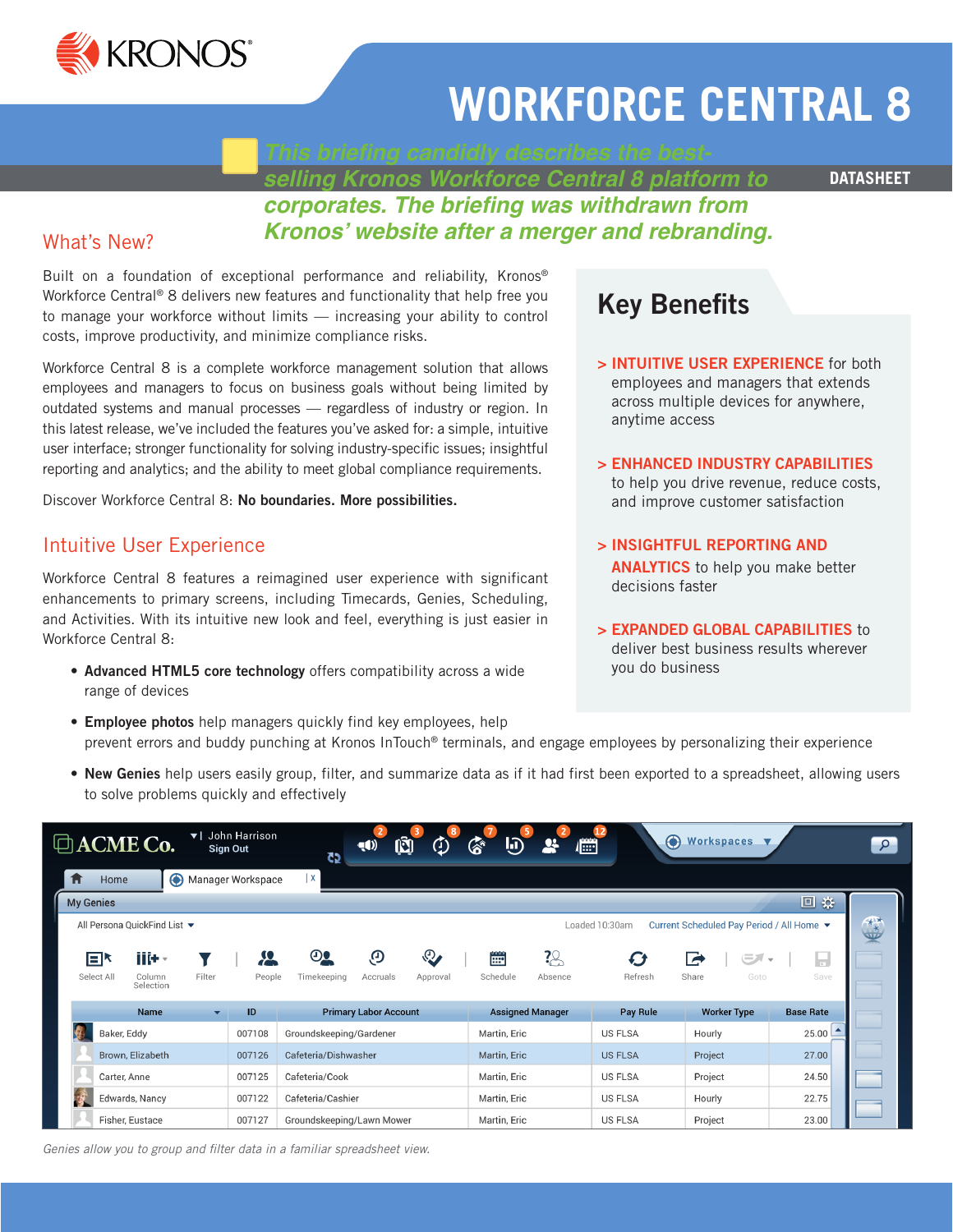#### ENHANCED TIMECARD CAPABILITIES

Improvements in Workforce Central 8 provide more efficient and flexible timekeeping. For example, the Manager Timecard is end-user configurable and printable. Timecard Editor has been updated on HTML5 and includes dedicated buttons for traditional timecard tasks and add-ons to easily view timecard details. And the Audit feature enables managers and employees to view such details as comments, corrections, requests, timecard sign-off and approvals, and pay code and punch edits to easily spot issues and see patterns or trends in the data.

In addition, the once-complex process of historical timecard corrections has been redesigned and is now a simple, intuitive task. Users can select any previous pay period and perform such edits as entering missed punches or modifying vacation amounts.

Managing shifts in Workforce Central 8 is easier, too. With flexible open-shift management, managers can access a new Open Shifts section when approving time-off requests that allows them to decide whether to create open shifts for each date in the request.

#### GOING MOBILE

In today's workplace, mobile access isn't just a convenience. It's the preferred method of interaction. In response, Workforce Central 8 now includes improved mobile capabilities for anywhere, anytime access.

New offline punching capability allows you to continue working without a phone network or application server access. In offline mode, your device stores data until the next time it connects to a network. Once reconnected, the data is then recorded with the proper timestamps.

Kronos mobile and tablet solutions also now feature Geosensing and Geofencing capabilities. Geosensing allows a tablet user to define a perimeter around a particular location point so they can see data relative to their location. Geofencing allows managers to confirm that employees are actually where they say they are via mobile.

Employees and managers can now edit punches, transfers, pay codes, comments, and notes for hourly timecards — all from the convenience of their mobile devices. Employees can also utilize self service to request changes in their schedule from their mobile device. Additionally, employees and managers may now view and edit Project Timecards from their mobile and tablet devices. This includes the ability to approve and sign off on timecards and edit durations, transfers, pay codes, comments, and notes.

#### KRONOS ENTERPRISE ARCHIVE

To improve application performance and streamline upgrade processes, Workforce Central 8 introduces Kronos Enterprise Archive™. This feature allows organizations to keep current production data and archive less important historical data. And it combines high-performance bulk archive capability with enterprise scalability and the ability to work in the cloud so users can archive and purge with zero downtime.

In addition, users can now read archive data from within the application as needed. The process is completed with one virtual archive and provides the option to archive to a file system or a database.

## Enhanced Industry Capabilities

Workforce Central 8 is a complete solution — and nowhere is this more evident than in its improved industry capabilities. In the past, organizations were forced to implement multiple workforce management solutions to meet a variety of needs unique to their industries. Now, Workforce Central 8 delivers new, more flexible functions to meet the needs of all the industries we serve:

#### SELF-SERVICE EMPLOYEE SCHEDULING

Workforce Central 8 provides employees with powerful new selfservice capabilities, including visibility into location schedule information and coverage. Employees can now help create their own schedules in a familiar weekly or monthly calendar view while viewing relevant information of colleagues working at a particular location.

Employees can now utilize self-service to drive changes in their schedule. For example, swapping shifts, requesting time off, changing availability, or requesting an open shift. Self-service empowers the employee to make these requests simple and easily, from their mobile devices. This results in higher retention and greater recruiting. It improves the productivity of both the manager and the employee as well.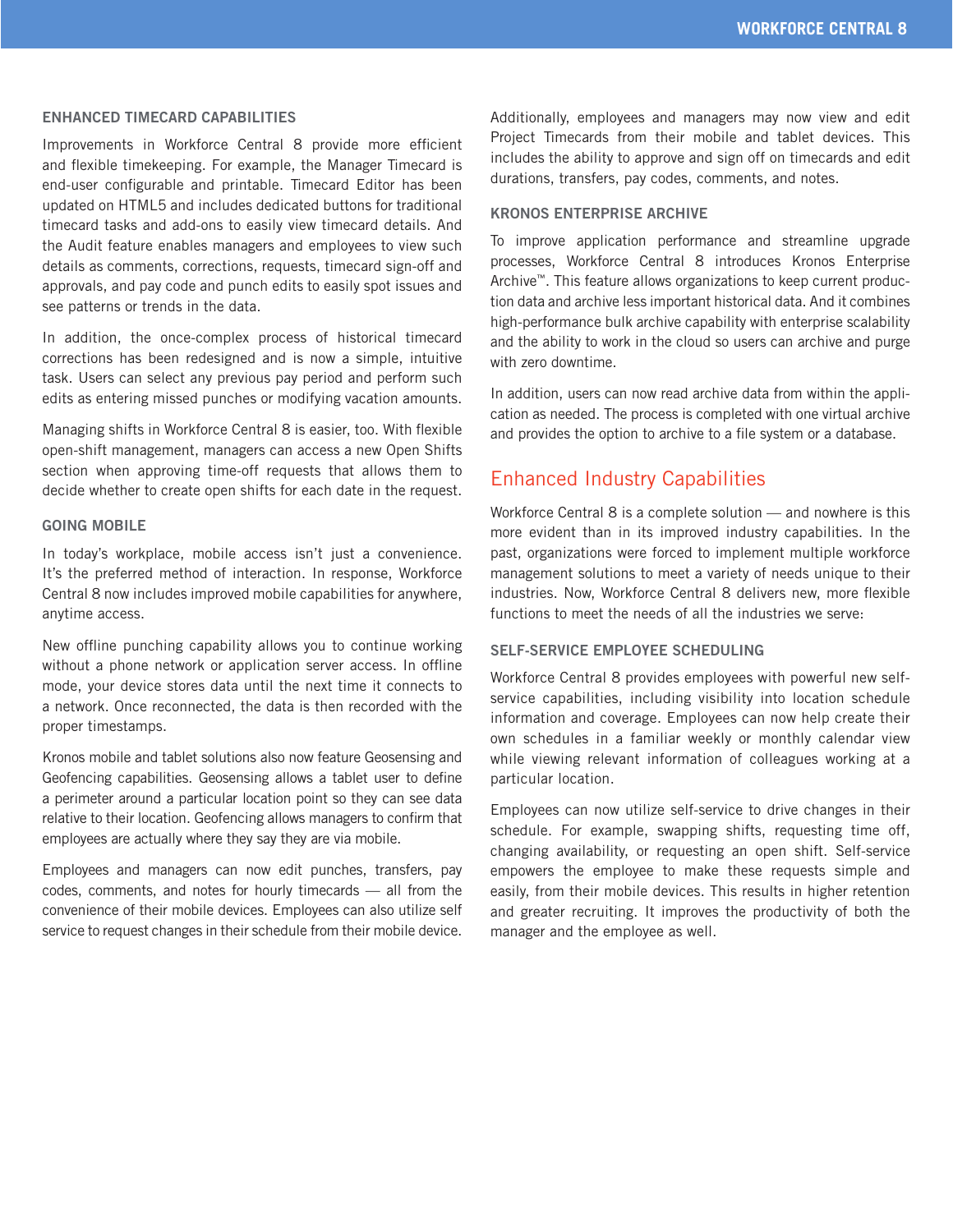#### PROJECTED OVERTIME

Workforce Central 8 fully automates the process of totaling actual hours worked with remaining scheduled hours for a selected time period. Users now have easy visibility into these metrics in the one place they need it most: the schedule screen.

Managers and schedulers have access to new overtime rule violations to make more efficient scheduling and staffing decisions, resulting in less unplanned overtime, less wasted labor expense, and happier employees. Less unplanned overtime also reduces the risk of accidents that stem from a fatigued workforce.

#### FATIGUE MANAGEMENT

Workforce Central 8 has a solution for all industries that wish to minimize fatigue in the workplace. Powerful new scheduling rules help improve employee satisfaction, increase workforce productivity, and minimize safety threats and compliance risk. You can now proactively generate best-fit schedules that comply with your organization's specific fatigue management guidelines.

- Track: Set parameters for minimum intervals between shifts and maximum hours scheduled in a period and monitor real-time totals for employee hours worked and remaining schedule
- Alert: Use scheduling rule violations to send proactive alerts to managers when employees approach undesired thresholds
- Adjust: Use advanced scheduling capabilities such as SMS Quick Fill, Call Lists, and the Staffing Management feature to help guide managers in making schedule changes that ensure fatigue guidelines are being met



*With the new release of Workforce Scheduler, you can manage everything from employee fatigue to projected overtime.* 

#### LEADERBOARDS

With the introduction of game design and game thinking concepts to workforce management, our innovative new leaderboard feature rewards and recognizes employees, managers, and teams for positive job performance and for complying with an organization's time and attendance requirements. Leaderboards in Workforce Central 8:

- Empower employees to participate in company wide challenges
- Engage and motivate employees and teams through positive reinforcement of policies and procedures to foster a sense of structure, success, and accomplishment
- Help organizations achieve better attendance and on-time performance, allowing them to better control coverage issues and labor budget costs, and drive more efficient closing of pay period cycles for improved business results

### Industry-Specific Solutions

As a single, complete workforce management solution, Workforce Central 8 is designed to enable better business outcomes for organizations in all of the industries Kronos serves.

Enhanced Task Management for Retail and Hospitality offers a more granular view of hours required to perform customer-facing, noncustomer-facing, and project-oriented tasks for making more intelligent staffing decisions. New task-driven workload functionality uses labor standards and Kronos forecasting information to provide guidance to ensure the right people are assigned the right tasks at the right times.

Current Week Reforecasting for Retail and Hospitality enables reforecasting of a week in progress based on the most recent data available to reflect unexpected outside influences such as weather, competitive activity, or other trends.

SMS QuickFill for Retail and Hospitality allows organizations to automate the process of filling open shifts by sending SMS messages out to employees based on staffing assignment business rules.

Advanced Staffing and Predictive Scheduling for Healthcare provides predictive volume forecasting to more accurately predict fluctuating workload volumes, quantification of workload intensity to assign the right nurse to the right patient, and shift-based productivity tracking for better clarity into operational challenges.

Grant & Project Tracking for Public Sector and Services & Distribution offers users an even more effective solution for tracking labor to projects and grants. Built upon existing Workforce Activities™ functionality, Grant and Project Tracking is a unique way to measure how labor aligns with key metrics such as budget, planned hours, and results to promote fuller resource and grant fund usage.